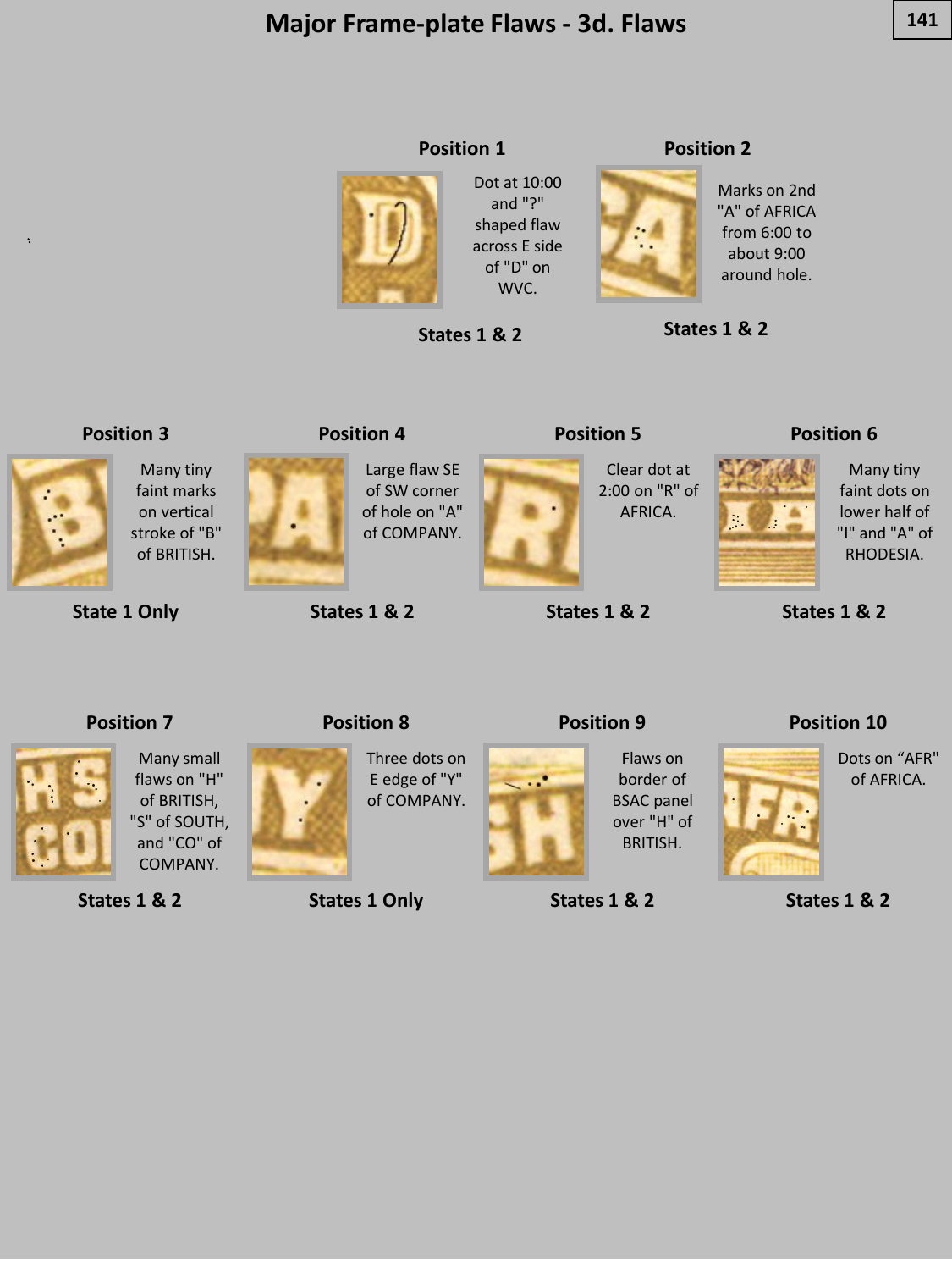# **Major Frame-plate Flaws - 3d. Flaws 142**

#### **Position 11**



Dot on left vertical stroke of "H" of RHODESIA.



Dots on "S" and E side of "I" of RHODESIA.

**Position 12**

**State 1 Only**

**Position 16**

**States 1 & Early 2**

**Position 20**

# **Position 13**



Dots on "R" of BRITISH. (Dots on "R" are similar to position 31.)

**States 1 & 2**

**Position 17**

#### **Position 14**



Large flaw on and above border of BSAC panel over 2nd "A" of AFRICA.

**State 2 Only**

# **Position 15**

**States 1 & 2**



NW mark 0.6mm below E side of SW scroll foot.

Sharp clear SSW dot at 6:30 and a

SW scratch W of Queen, 5.5mm over gap S of W panel, onto position 22.

Curved scratch going E, then NE, on "IC" of AFRICA.

**States 1 & 2**

**Position 19**

**States 1 & 2**

**Position 23**

**State 1 Only**

**Position 27**

**States 1 & 2**



Dots on "IC" of AFRICA.



Marks from 9:00 to 3:00 around hole on "R" of BRITISH.

**States 1 & 2**

### **Position 21**



**State 1 Only**





S of W panel.

**States 1 & 2**

**Position 29**

Dots on "H" of BRITISH and "S" of SOUTH.



**States 1 & 2**

**Position 18**



Tiny faint dots on "B" and 1st "I" of BRITISH.

**State 1 Only**

#### **Position 22**



**States 1 & 2**

### **Position 26**



NE scratch at level of 5:00 on EVC onto position 27. (Not on **LG** printings.)

**States 1 & 2**

### **Position 30**



Two NNE aligned dots on "A" of RHODESIA.

**State 1 Only**

faint dot at 5:00 on "U" of SOUTH.

**States 1 & Early 2**

**Position 24**

**States 1 & 2**

**Position 28**

**States 1 & 2**



corner.

Corrosion flaw (many specks) in SW corner, below scroll and into S margin.

Very distinct flaws around hole on "P" of COMPANY.